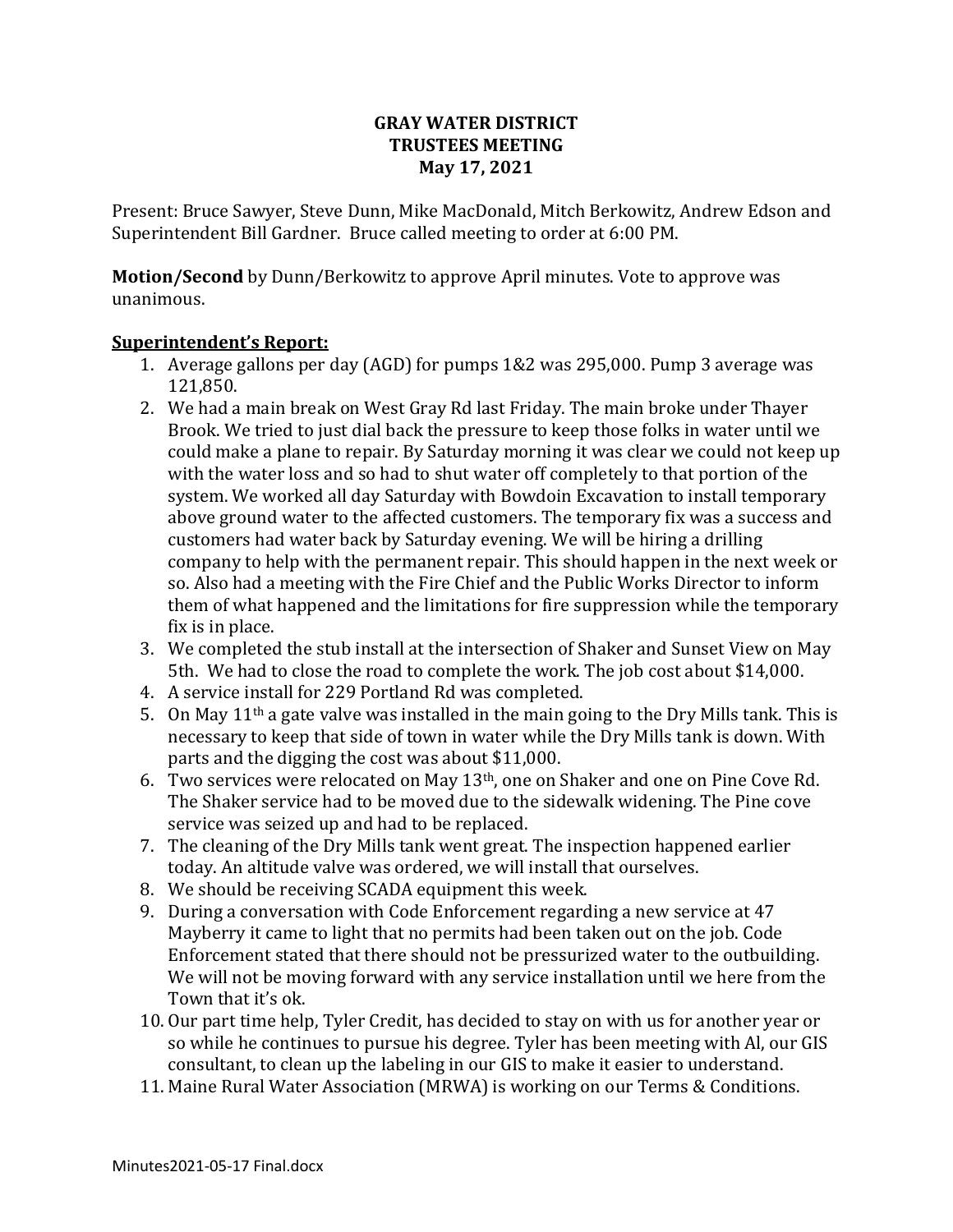### **Trustee Reports:**

Steve reviewed the latest Landfill report. Steve read parts of the report aloud. Once again there are many upward trends, exceedances of US Environmental Protection Agency (EPA) maximum contaminant levels and levels that fall out of range with Maine Department of Environmental Protection (MDEP) recommendations. Trustees discussed that we still have not received any feedback from the Town regarding these findings.

**ACTION:** Steve is to renew letter that has been sent to the Town in the past couple years asking why this is happening.

# **OLD BUSINESS:**

### **Landfill Test Well Results:**

Nothing new to report. **ACTION:** None

## **MDOT Route 100 Work:**

Nothing new to report **ACTION:** None

#### **NOAA Request for Service:**

Haven't heard from them in a week and a half. Nothing new to report. **ACTION:** None

### **Dry Mills Standpipe:**

Covered under Superintendents report. **ACTION:** None

### **Bypass Solar Farm:**

Superintendent met with surveyors to get our test wells into the GIS. **ACTION:** None

### **MDOT Highway Preservation Paving Project Rt 115 Gray**

Nothing new to report. **ACTION:** Superintendent to call Anson of MDOT to check on this.

### **Stillwater Pines Subdivision (Woodcock Dr):**

Nothing new to report. **ACTION:** None

### **Terms & Conditions: update document:**

Covered under Superintendents report. **ACTION:** None